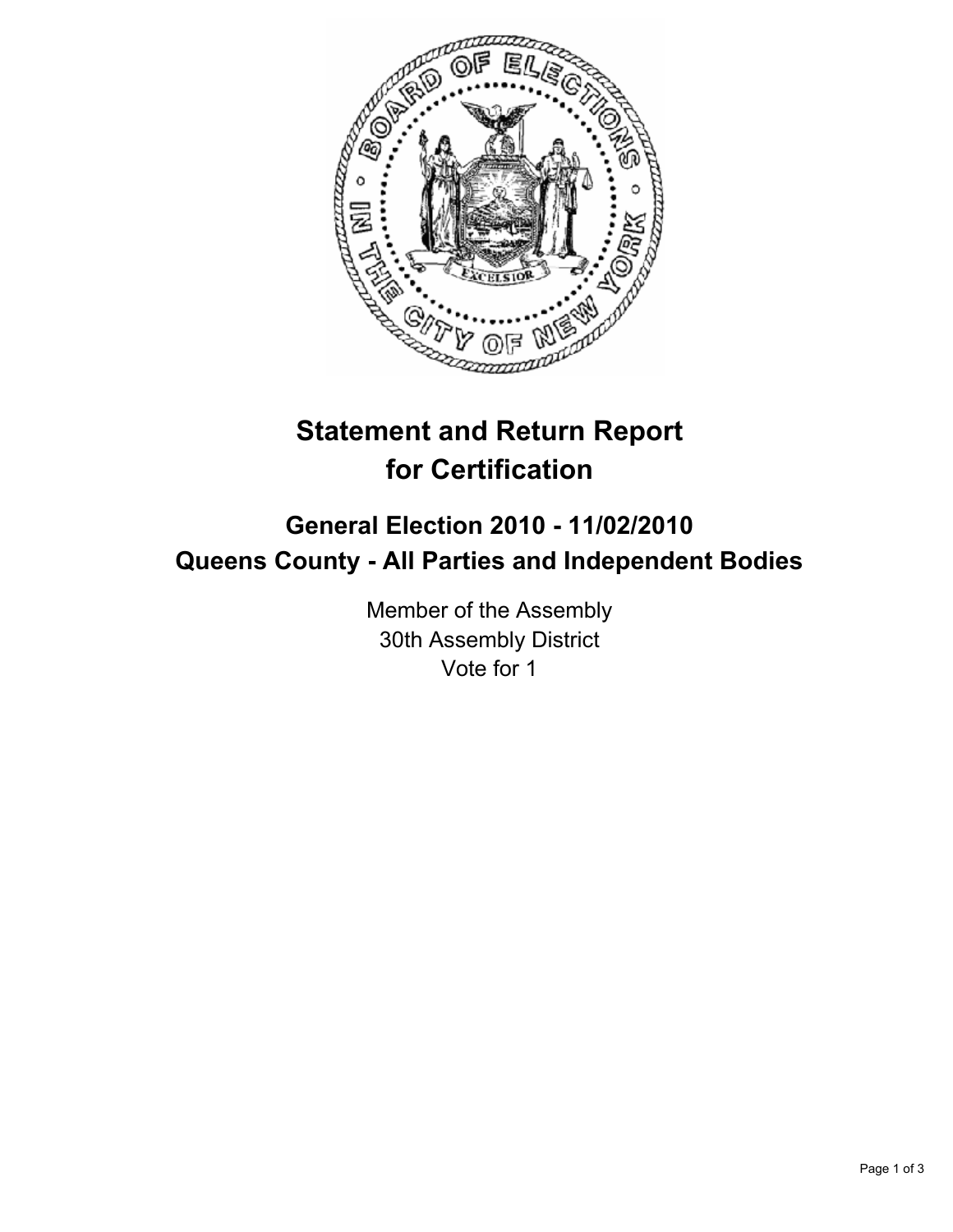

## **Assembly District 30**

| <b>PUBLIC COUNTER</b>              | 17,016         |
|------------------------------------|----------------|
| <b>EMERGENCY</b>                   | 0              |
| ABSENTEE/MILITARY                  | 368            |
| <b>AFFIDAVIT</b>                   | 264            |
| <b>Total Ballots</b>               | 17,769         |
| MARGARET M MARKEY (DEMOCRATIC)     | 9,745          |
| ANTHONY P NUNZIATO (REPUBLICAN)    | 5,029          |
| ANTHONY P NUNZIATO (INDEPENDENCE)  | 439            |
| ANTHONY P NUNZIATO (CONSERVATIVE)  | 768            |
| ANTHONY WIENER (WRITE-IN)          | 1              |
| FRANK MESSANO (WRITE-IN)           | 1              |
| <b>GERARD GALLAGHER (WRITE-IN)</b> | 1              |
| HOWIE HAWKINS (WRITE-IN)           | 1              |
| JOEI YOUNG (WRITE-IN)              | 1              |
| JOHN K W LOCK (WRITE-IN)           | 1              |
| JOSH GRAY (WRITE-IN)               | 1              |
| MEGAN MURPHY (WRITE-IN)            | 1              |
| NO NAME (WRITE-IN)                 | 7              |
| RALPH NADER (WRITE-IN)             | $\overline{2}$ |
| SETH FARBER (WRITE-IN)             | 1              |
| VOGEL W. (WRITE-IN)                | 1              |
| <b>Total Votes</b>                 | 16,000         |
| Unrecorded                         | 1.769          |